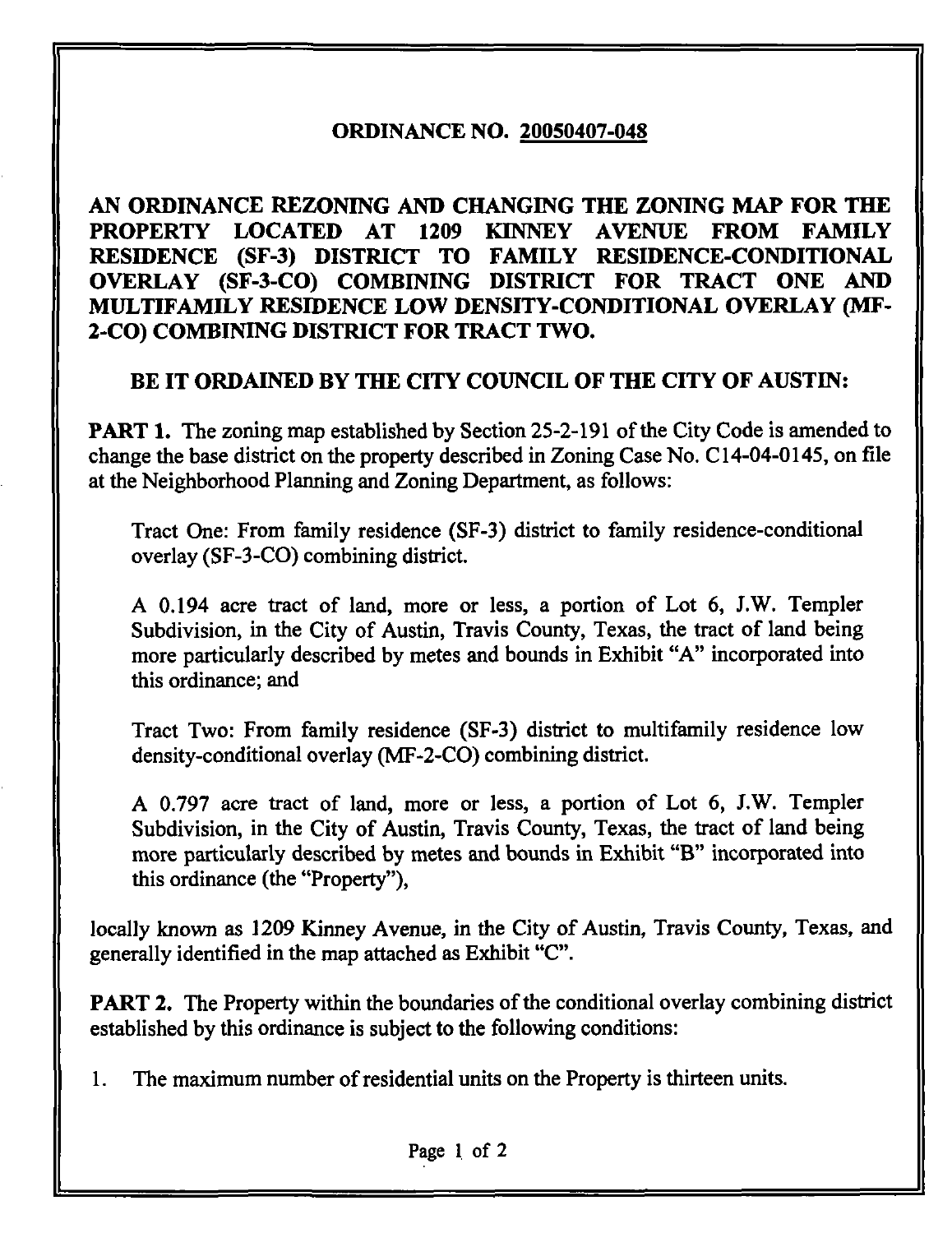- 2. The maximum number of residential units on Tract One is two units.
- 3. The maximum number of residential units on Tract Two is 11 units.
- 4. A building or structure constructed on Tract One:
	- a. may not exceed a height of 30 feet from ground level,
	- b. may not exceed a height of two stories, and
	- c. must be at least 10 feet apart from another building as measured from wall face to wall face.
- 5. The off-street parking requirement for a multifamily residential use of Tract Two shall be increased by seven off-street parking spaces.

Except as specifically restricted under this ordinance, the Property may be developed and used in accordance with the regulations established for the respective base districts and other applicable requirements of the City Code.

PART 3. This ordinance takes effect on April 18, 2005.

# PASSED AND APPROVED

§<br>§ April 7 . 2005 Will  $\mathbf{W}_i$ Mayor APPROVED: ATTEST: David Allan Smith Shirley **A**. Brown<br>City Clerk City Attorney Page 2 of 2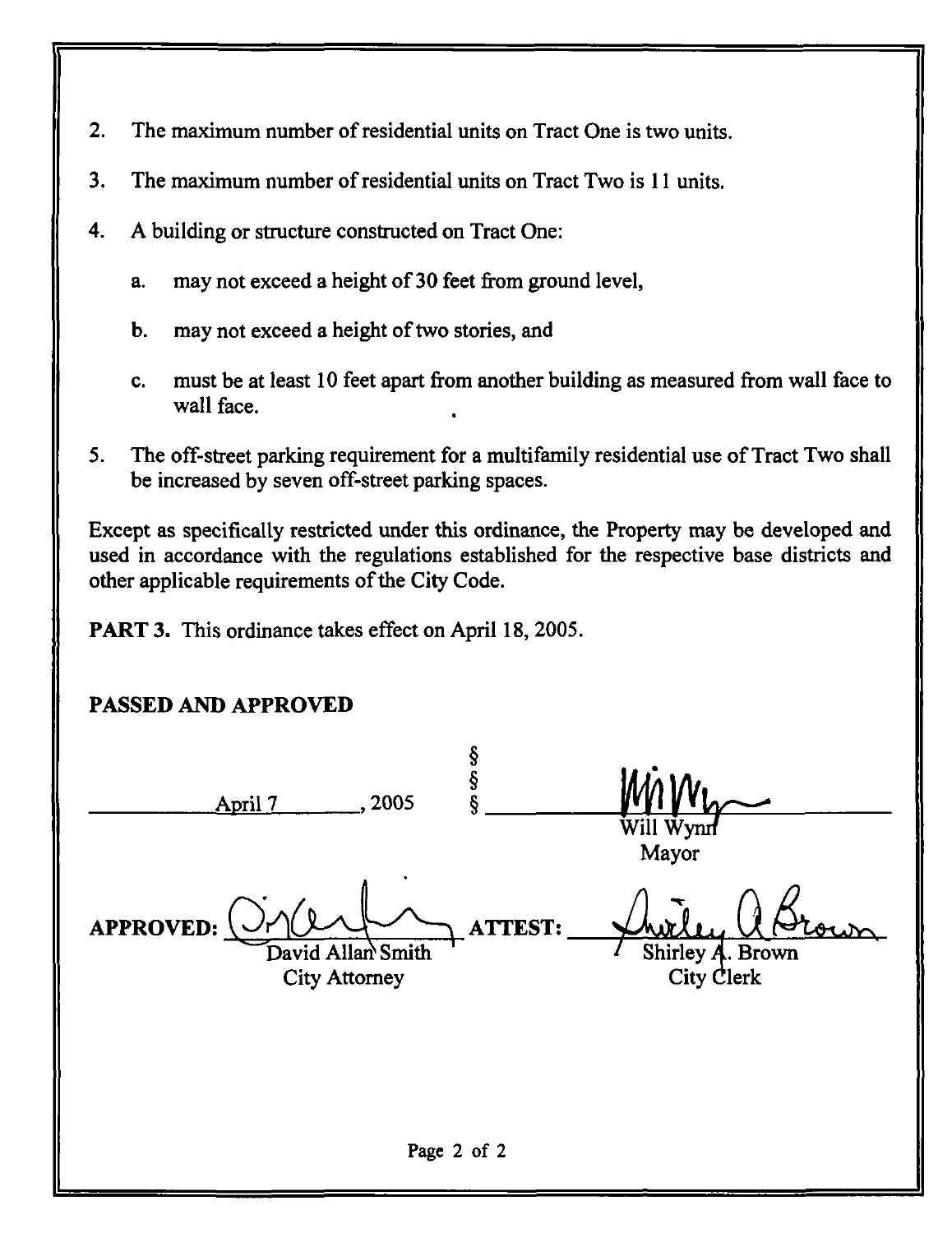### EXHIBIT A FIELD NOTES TO ACCOMPANY MAP OF SURVEY PREPARED FOR ZONING PURPOSES TRACT 1 0.194 ACRES OF LAND PORTION OF LOT 6 J.W. TEMPLER SUBDIVISION CITY OF AUSTIN, TRAVIS COUNTY

FIELD NOTES DESCRIPTION OF A 0.194 ACRE TRACT OF LAND OUT OF LOT 6. J.W. TEMPLER SUBDIVISION, A SUBDIVISION OF RECORD IN BOOK 3, PAGE 188 OF THE PLAT RECORDS OF TRAVIS COUNTY, TEXAS AND BEING OUT OF THAT CERTAIN PORTION OF LOT 6 CONVEYED TO VOLMA ROBERT OVERTON, JR. AND WIFE. SHIRLEY LOVE OVERTON BY DEED RECORDED IN VOLUME 11089, PAGE 1215 OF THE REAL PROPERTY RECORDS OF TRAVIS COUNTY, TEXAS. THE SAID 0.194 ACRE TRACT OF LAND BEING MORE PARTICULARLY DESCRIBED BY METES AND BOUNDS AS FOLLOWS:

BEGINNING, at a an Iron pipe found on the east line of Kinney Avenue at the southwest comer of the said Lot 6 and northwest corner of Lot 5 of the said J.W. Tempter subdivision;

THENCE N 30° 11'54" E, a distance of 104.96 feet along the said east line of Kinney Avenue to a !/a Inch diameter steel pin set with cap stamped Lenz & Assoc. at the northwest corner of the said Lot 6, the same being the southwest comer of Lot 7 of the said J.W. Templer subdivision;

THENCE, S 60°20'53" E, a distance of 80.50 feet along the common line between the said Lot 6 and Lot  $7$  to a point, from which a  $\frac{1}{2}$  inch diameter steel pin found at the northeast corner of the said Lot 6 and southeast comer of the said Lot 7 bears S 60°20'53" E, 331.22 feet;

THENCE, S 30° 11'54" W. a distance of 104.96 feet, crossing the said Lot 6, to a point on the common line between the said Lot 6 and Lot 5;

THENCE. N 60°20'53" W, a distance of 80.50 feet to the PLACE OF BEGINNING, containing 0.194 acre of land, more or less;

THIS DESCRIPTION WAS PREPARED FOR ZONING PURPOSES ONLY.

 $\mathcal{L}$ رہ۔ ? - ح DATE

TIMOTHY A. LENZ. R.P.L.S. No. 4395 Lenz & Associates, Inc 1714 Fort View Road, Suite 101 Austin, Texas 78704 (CoonsZonlngTractl .doc)

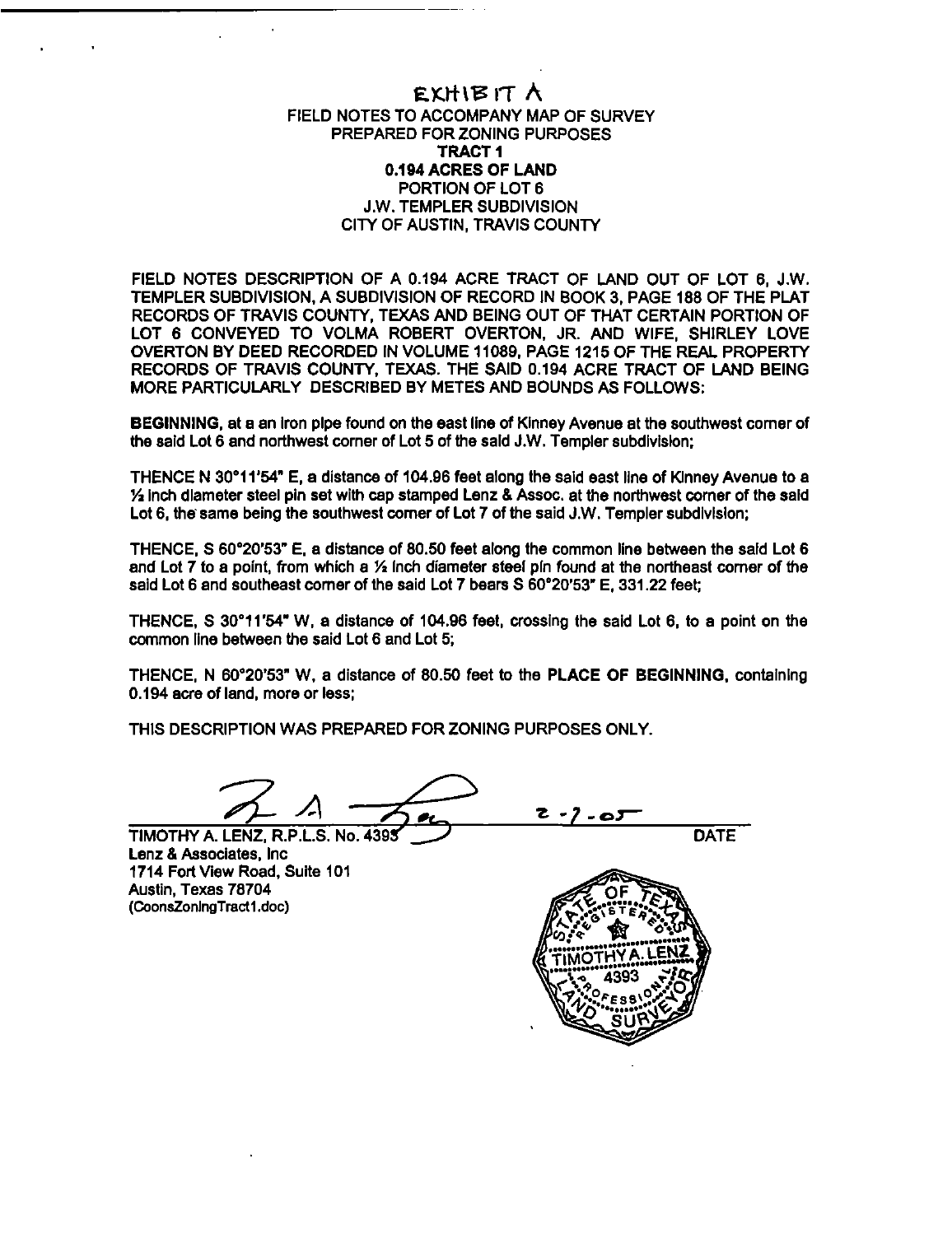

;:\Land Projects 3UW Templer Subdivision-Lot 7\dwg\Lot 6-Metes and Bounds.dwg, 02/07/05 04:39:47 PM, Art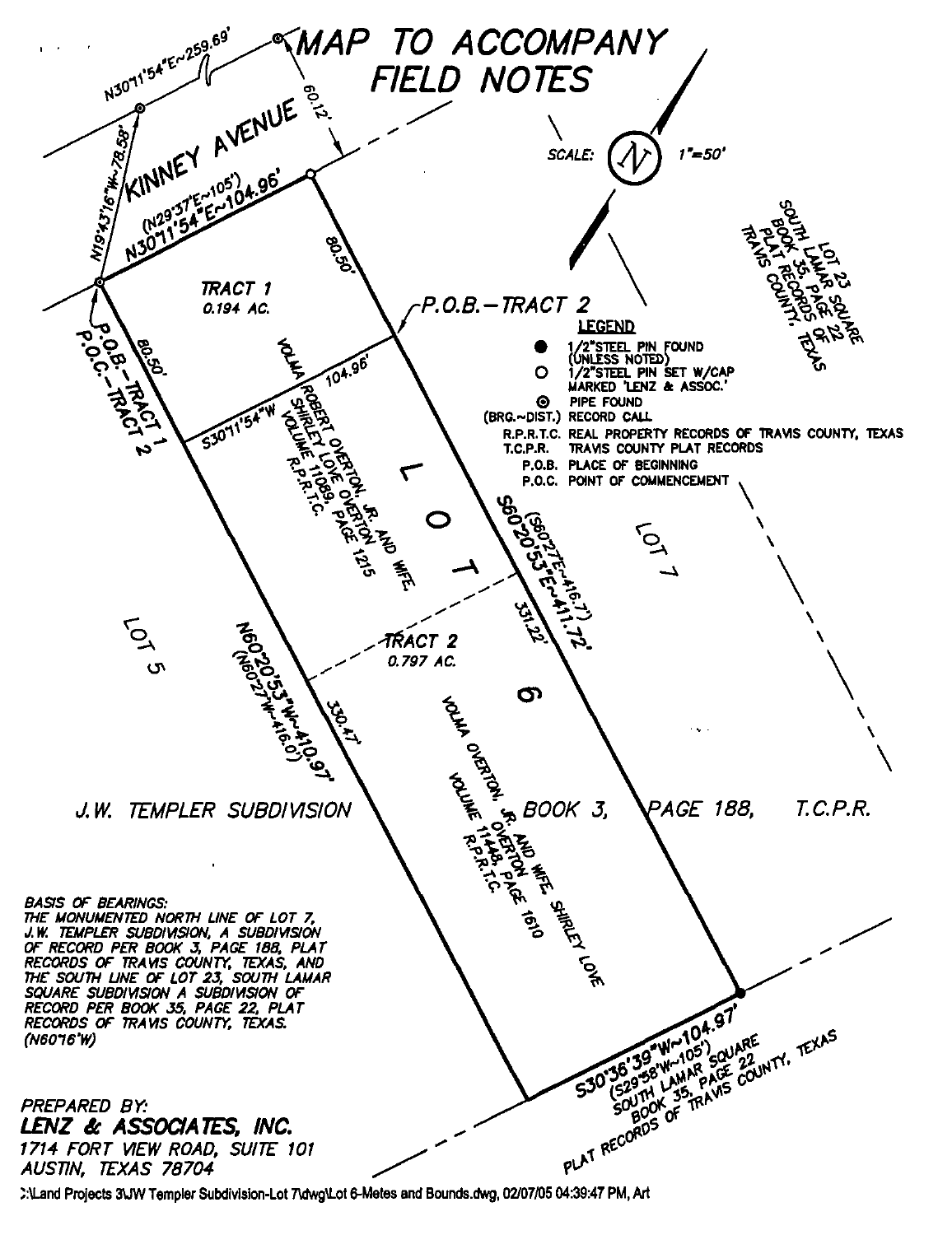### EYHIBIT B FIELD NOTES TO ACCOMPANY MAP OF SURVEY PREPARED FOR ZONING PURPOSES TRACT 2 0.797 ACRES OF LAND PORTION OF LOT 6 J.W. TEMPLER SUBDIVISION CITY OF AUSTIN. TRAVIS COUNTY

FIELD NOTES DESCRIPTION OF A 0.797 ACRE TRACT OF LAND OUT OF LOT 6, J.W. TEMPLER SUBDIVISION, A SUBDIVISION OF RECORD IN BOOK 3, PAGE 168 OF THE PLAT RECORDS OF TRAVIS COUNTY, TEXAS AND BEING OUT OF THOSE CERTAIN PORTIONS OF LOT 6 CONVEYED TO VOLMA ROBERT OVERTON, JR. AND WIFE, SHIRLEY LOVE OVERTON BY DEEDS RECORDED IN VOLUME 11089, PAGE 1215 AND VOLUME 11448, PAGE 1610 OF THE REAL PROPERTY RECORDS OF TRAVIS COUNTY, TEXAS. THE SAID 0.797 ACRE TRACT OF LAND BEING MORE PARTICULARLY DESCRIBED BY METES AND BOUNDS AS FOLLOWS:

COMMENCING, at an Iron pipe found on the east line of Klnney Avenue at the southwest comer of the said Lot 6 and northwest comer of Lot 5 of the said J.W. Templer subdivision;

THENCE N 30° 11'54" E, a distance of 104.96 feet along the said east line of Klnney Avenue to a 1/<sub>2</sub> inch diameter steel pin set with cap stamped Lenz & Assoc. at the northwest corner of the said Lot 6, the same being the southwest comer of Lot 7 of the said J.W. Templer subdivision;

THENCE, S 60°20'53" E, a distance of 80.50 feet along the common line between the said Lot 6 and Lot 7 to a point for the PLACE OF BEGINNING of the herein described tract;

THENCE, S 60°20'53" E, a distance of 331.22 feet, continuing with the said common line, to a  $\mathcal{V}_1$ inch diameter steel pin found at the northeast comer of the said Lot 6 and southeast corner of the said Lot 7;

THENCE, S 30°36'39" W, a distance of 104.97 feet to a point at the southeast comer of the said Lot 6, the same being the northeast comer of the said Lot 5;

THENCE, N 60°20'53" W. a distance of 330.47 feet along the common line between the.said Lot 6 and Lot 5 to a point;

THENCE, N 30° 11'54" E, a distance of 104.96 feet, crossing the said Lot 8, to the PLACE OF BEGINNING, containing 0.797 acre of land, more or less;

THIS DESCRIPTION WAS PREPARED FOR ZONING PURPOSES ONLY.

 $\frac{U_1 + 1}{U_2 + 1}$   $\frac{U_3 + 1}{U_3 + 1}$   $\frac{U_4 + 1}{U_4 + 1}$   $\frac{U_5 + 1}{U_5 + 1}$   $\frac{U_6 + 1}{U_6 + 1}$  DATE

Lenz & Associates, Inc 1714 Fort View Road, Suite 101 Austin. Texas 78704 (CoonsZonlngTract2.doc)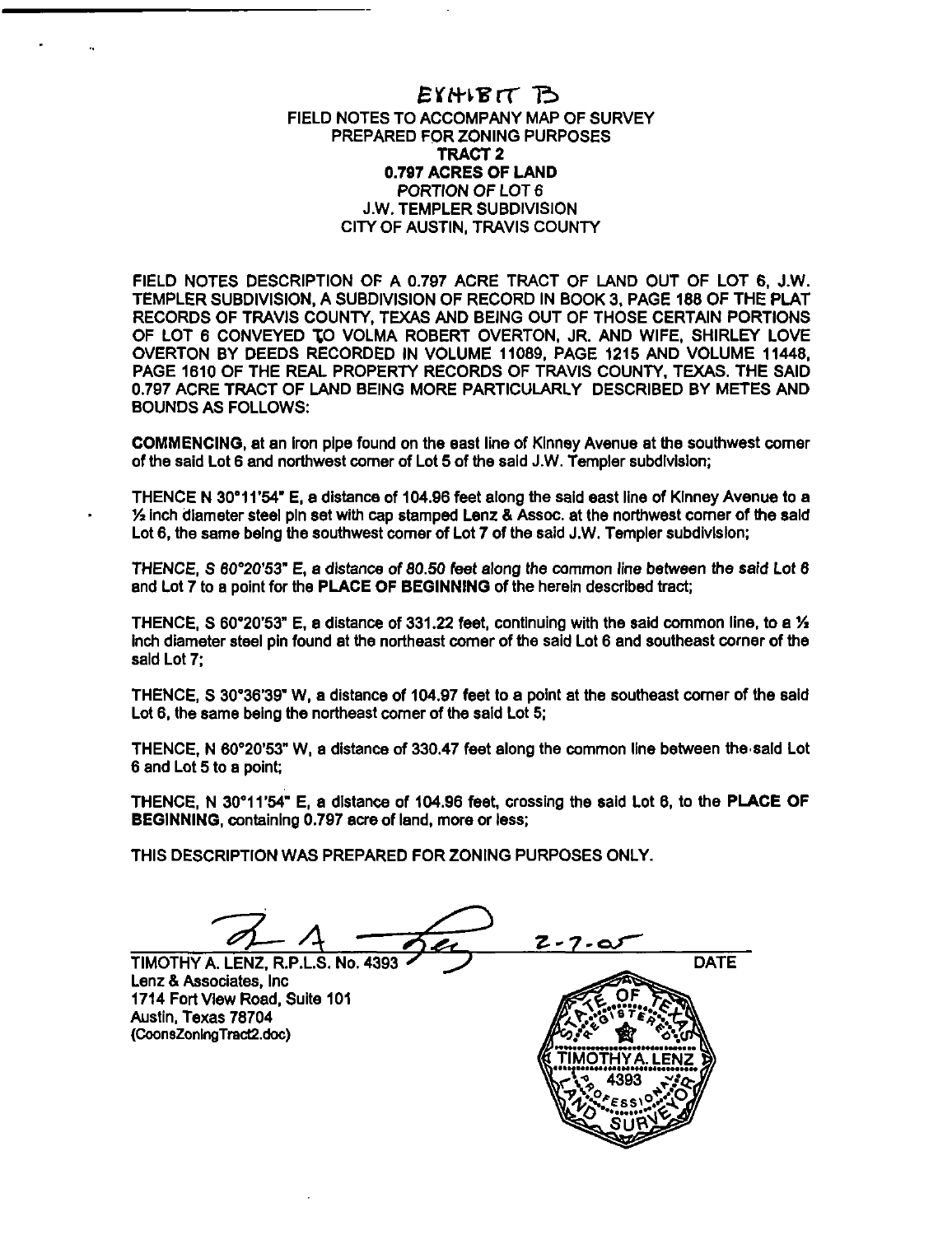